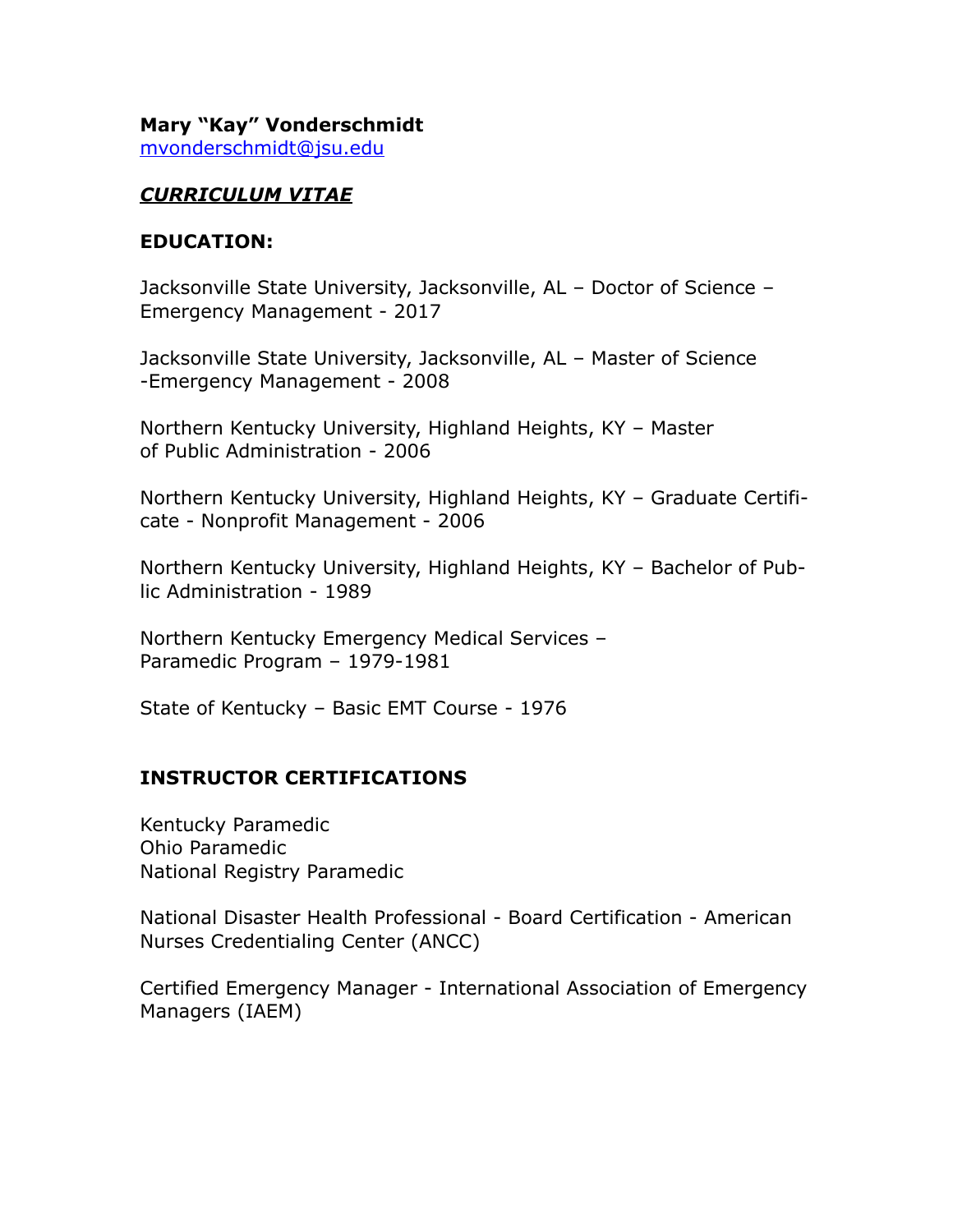### **EMPLOYMENT**

**Senior Consultant, Corporate Emergency Management,** TriHealth – 2016 to present.

Responsibilities include mitigation, preparedness, response and recovery. Additional duties include department budget, local/regional/federal grants, Emergency Operations Plans for all sites (hospitals, hospice, surgery centers and individual departments). Providing education on Emergency Management related topics, creating, and facilitating exercises. This positional is also responsible for achieving accreditation (EM Chapter) for The Joint Commission, Ohio Department of Health and Centers for Medicare and Medicaid Services and representing TriHealth with local, regional, state, and other organizations.

**Assistant Director**, EMS Division/Special Operations Institute – University of Cincinnati, College of Medicine, Department of Emergency Medicine - 2004 to 2016.

This position involved building a new EMS outreach program that included education, research (with multiple disciplines) for local, state and national projects. Additional duties included creating EMS and Emergency Management curriculum for the Emergency Medicine Department and University of Cincinnati College of Medicine.

**Adjunct Faculty** for University of Cincinnati, College of Medicine – 2016 to present.

**Adjunct Faculty** – Northern Kentucky University – Master of Public Administration Program – 2009 to present.

**Consultant – Human Factors, MD, INC -** Auto Injector design research with Meridian Pharmaceuticals (Division of Pfizer) 2015 to 2019.

**Paramedic** - Western Joint Ambulance District – 2007 to 2019. This was a part time position as a field paramedic and EMS Instructor.

**Adjunct Instructor** – University of Cincinnati – Clermont Paramedic Program – 1995 to 2005

**EMS Provider/EMS Management** – TransCare of Kentucky (Emergency Medical Service) – Clinical manager, Corporate Compliance Offi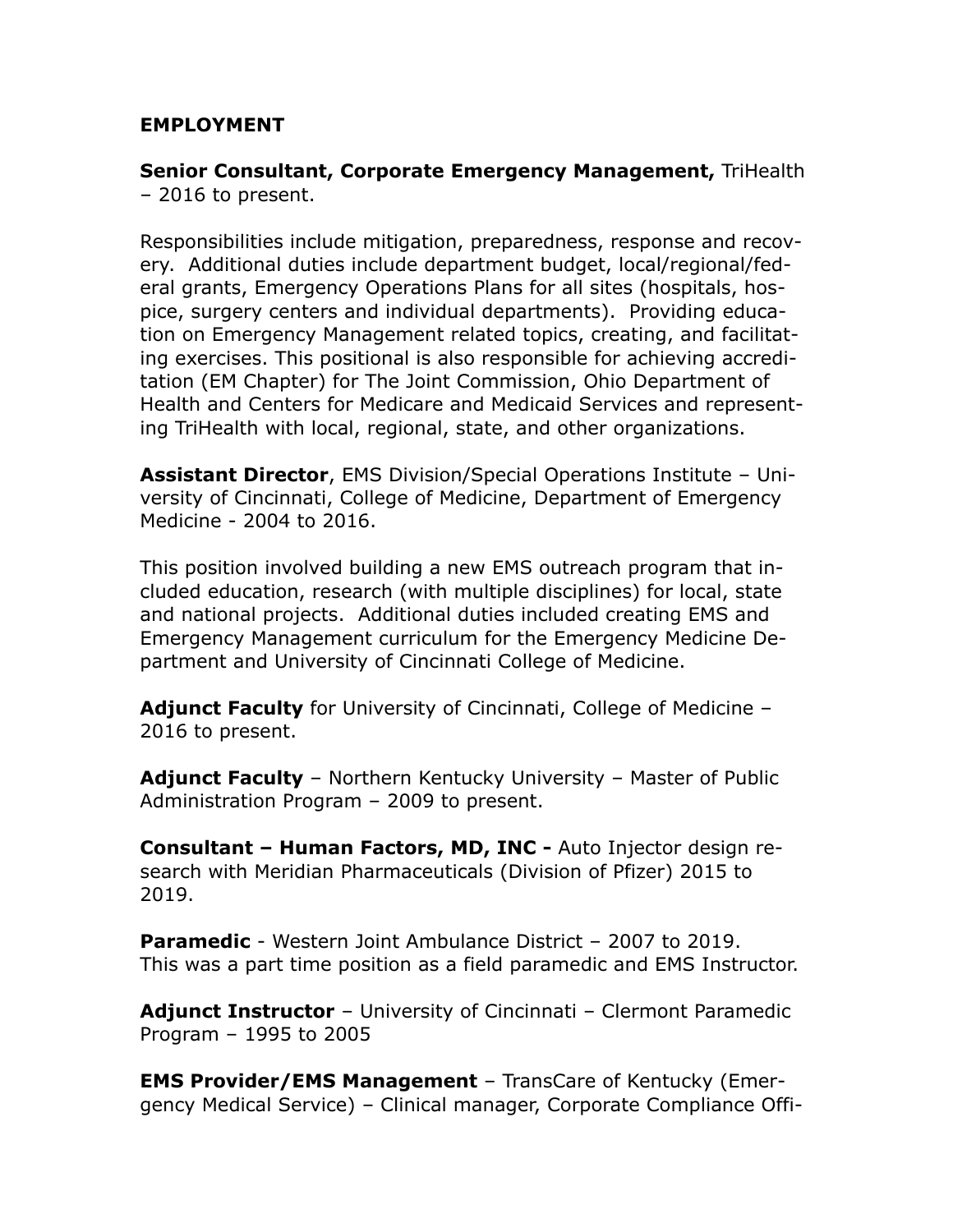cer, EMS Instructor, Paramedic. TransCare had responsibility for the Emergency Medical Services (911)/Advanced Life Support services for the top five counties in Northern Kentucky from 1998 to 2004. This service was formerly known as Northern Kentucky Emergency Medical Services and St. Elizabeth Paramedic Services from 1979 to 1998. The two services merged in 1998. My employment spanned from 1979 to 2004 (25 years) in both NKEMS and St. Elizabeth.

## **PRESENTATIONS, RESEARCH, OTHER:**

**The Joint Commission Emergency Management Standards Panel**  assist in review/revisions to the Emergency Management Chapter - 2020 - 2021

**Presentation -** Ohio Association of Ambulatory Surgery Centers 2019 State Conference. Compliance with CMS Emergency Preparedness Regulations - an Ohio perspective.

**Disaster Preparedness Steering Committee Member –** Health Collaborative Disaster Preparedness Committee – Steering Committee Member – 2019 to present.

**Presentation - CMS Emergency Preparedness Rule to Health Collabo**rative Coalition partners – 2019

**Publication** – American Journal of Disaster Medicine – Planning for a Medical Surge Incident: Is Rehabilitation the Missing Link? – Summer 2017

**Advisory Board Member –** National Disaster Health Certificate – Wright State University College of Nursing & Health, National Center for Medical Readiness, American Red Cross, Medical Reserve Corps, and the United States Air Force – November 2014 to December 2015.

**Journal Article Peer Reviewer -** *Journal of Homeland Security and Emergency Management* – May 2014

EM Expert – **Functional Exercise** - Emergency Medicine Resident Physicians, University of Cincinnati, Department of Emergency Medicine – May 2014 (held at the Greater Cincinnati Airport)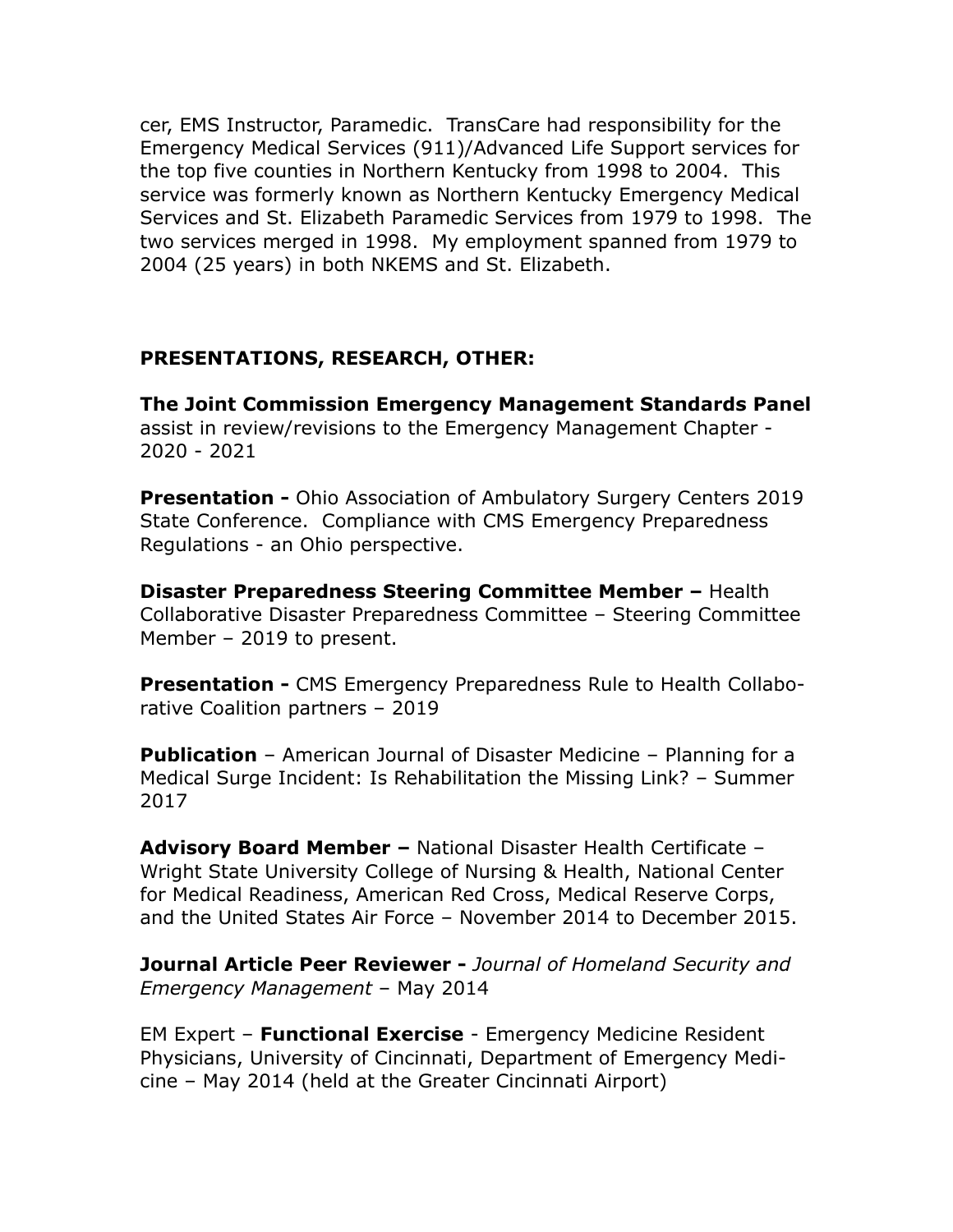**Textbook Editor (Second Edition) –** Physician Emergency Responder – May 2014

This textbook was adapted and edited from the Mistovich/Kareen Prehospital Emergency Care text. (Pearson Publishing) for our specialized Physician Responder Course taught at the College of Medicine for all Year one medical students.

EM Expert – **UC COM Emergency Preparedness Day** – April 2014

**Co-Author Book Chapter Pre-Hospital Care of Neurological Emergencies, Chapter 3, Seizures.** Published by Cambridge University Press – 2014 (www.cambridge.org/9781107678323)

EM Expert – **Hospital Disaster Tabletop Exercise** - Emergency Medicine Resident Physicians, University of Cincinnati, Department of Emergency Medicine – May 2013

**Textbook Editor – First Edition -** Physician Emergency Responder – May 2013 This textbook was adapted and edited from the Mistovich/Kareen Prehospital Emergency Care text. (Pearson Publishing)

**RAMPART Co-Presenter– 2012 Clinical Trial of the Year –** May 2013 awarded at the Society for Clinical Trials Annual Meeting in Boston.

Co-Authored journal article published in the Journal of Emergency Medical Services, **Know the Differences between Seizures, Epilepsy & Mimics**. December 2012

**Presentation** – Final Investigators Meeting – RAMPART – EMS Report July 2012 – San Francisco, CA.

EM Expert – **Incident Command Tabletop Exercise** - Emergency Medicine Resident Physicians, University of Cincinnati, Department of Emergency Medicine – April 2012

Conference co-director – **UC EM, Trauma, Aircare, Cincinnati Childrens Medical Center – Collaborative EMS Midwest Conference –** Feb 2012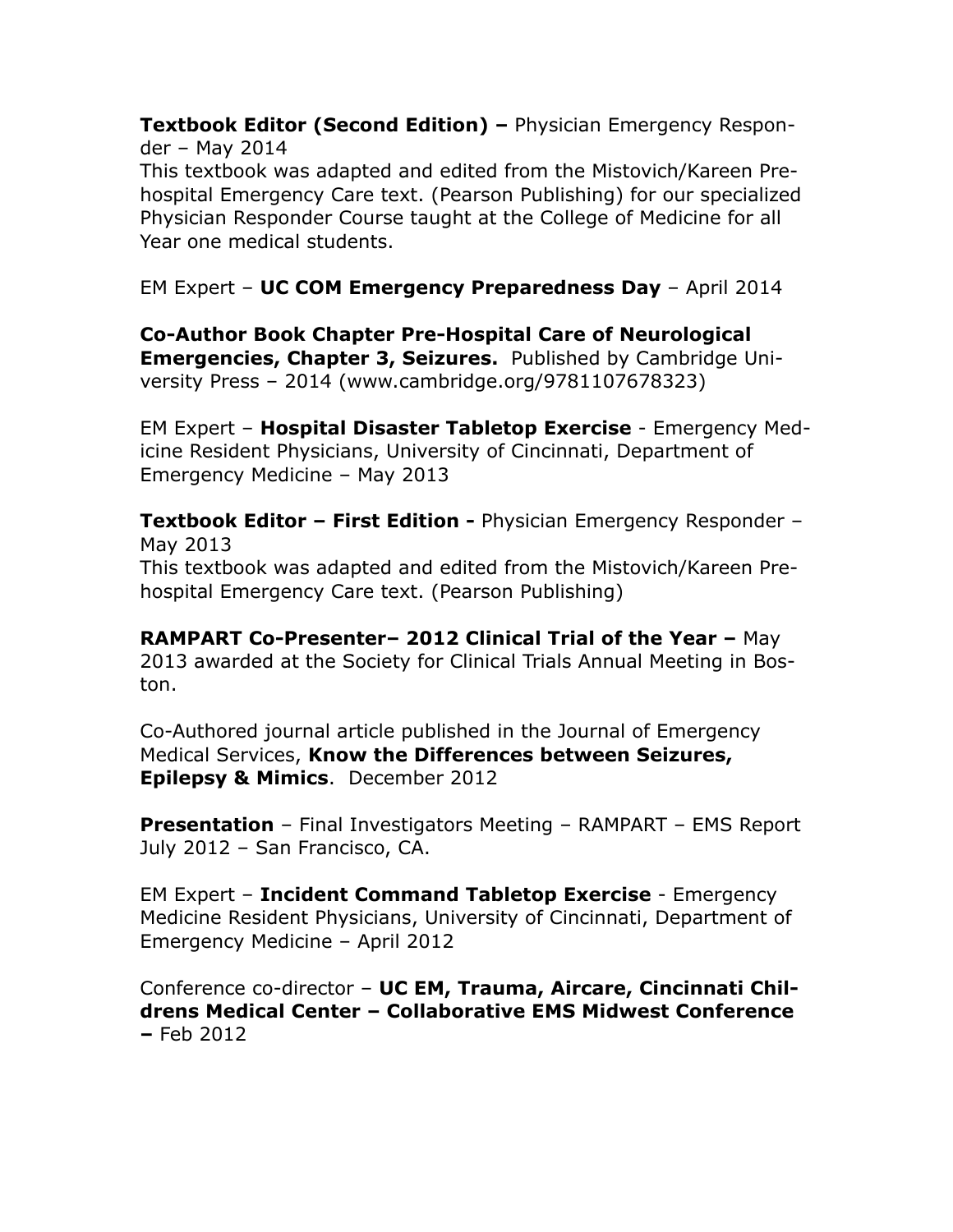EM Expert – **UC COM Emergency Preparedness Day** – January 2012 – Prepared Biological Scenario and Presented Natural Disasters lectures

Course Director – **UC College of Medicine MS1 – Enhanced First Responder** – 80-hour course. This was the first year of the course and responsibilities included curriculum development, test questions, powerpoints/lectures, and logistics. The class has 180 students yearly. August 2011 – August 2016

EM Expert – **UC COM Emergency Preparedness Day** – January 2011 – Prepared Biological Scenario and Presented Natural Disasters

**Chapter for 1st edition Advanced Medical Life Support –** NAEMT – 2010-2011 (Elsevier Publisher) Feb 2011

**Principal Investigator** – The Predictive Value of Trauma Scoring Systems in Patients with Penetrating Trauma – Feb 2011

**EMS Research – Greater Cincinnati Health Collaborative Grant** – Utilization of EMS with Cincinnati Fire Department – June 2010

**Ohio PHTLS Coordinator –** NAEMT – May 2010 to 2016

**Affiliate Faculty** – PreHospital Trauma Life Support (NAEMT) – March 2010 to 2017

**Presentation** – Investigators Meeting – RAMPART – EMS Report January 2010 – Phoenix, AZ

EM Expert – **Preparedness Planning** – University of Cincinnati, College of Medicine, 3rd year medical students – January 2010

**Research Report Presentation – Kampala Trauma Score for EMS providers** – NAEMT PHTLS Meeting, EMS Expo Conference (Atlanta, GA) – October 2009

**Research Coordinator –** Do Trauma patients need oxygen? Prevalence of pre-hospital hypoxemia in trauma patients – 2009 - Publication in Military Medicine 2013

**Grant Award – Ronald McDonald Charities** – Pediatric BLS/ALS Simulators – June 2009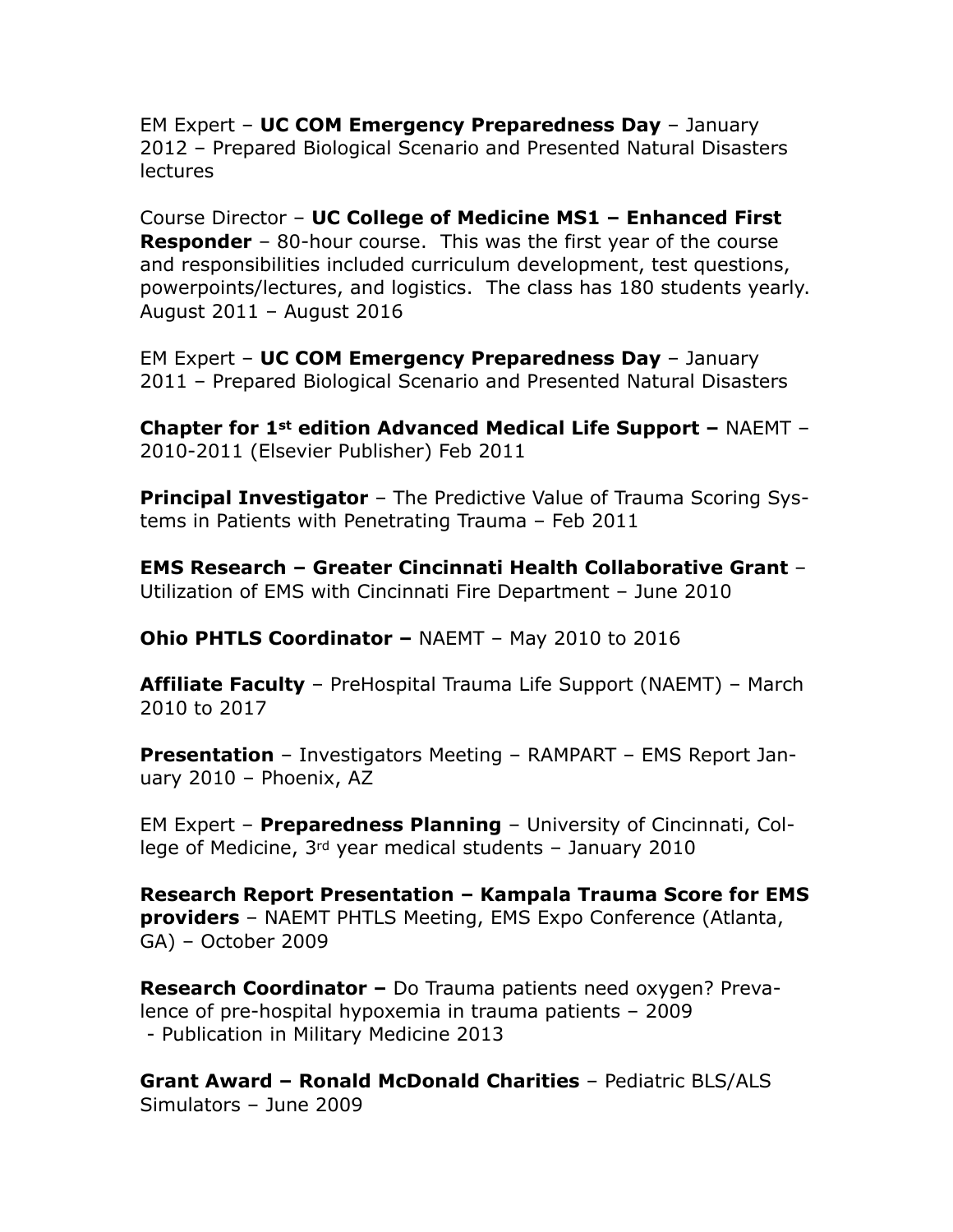**Emergency Preparedness** – **Review of Incident Command** for Emergency Medicine Resident Physicians, University of Cincinnati, Department of Emergency Medicine – April 2009

Coordinator for **Pediatric Education for PreHospital Providers (PEPP)** Classes – University of Cincinnati, Department of Emergency Medicine - 2009

**Poster Presentation** – National Association of EMS Physicians (NAEMSP) conference - Comparison of EMS vs. ED Evaluations of the Trauma Patient Using the Kampala Trauma Score – January 23, 2009 (Jacksonville, FL)

EM Expert/Instructor – **Basic Disaster Life Support** – University of Cincinnati, College of Medicine,  $3<sup>rd</sup>$  year medical students – January 2009

**Presentation** – Investigators Meeting – RAMPART – EMS Education-January 2009 (San Francisco, CA)

**Emergency Preparedness "dirty bomb" Tabletop Exercise** – for Emergency Medicine Resident Physicians, University of Cincinnati, Department of Emergency Medicine - May 2008

Video Script Reviewer – **NETT Auto injector Training** – April 2008

**Affiliate Faculty** – Advanced Medical Life Support (NAEMT) – March 2008 to 2018

EMS/EM Expert – **Pandemic Flu Tabletop Exercise** – University of Cincinnati, College of Medicine, 3rd year medical students – January 2008.

**Grant Award – Ohio EMS Grant** – December 2007

Video Script Reviewer – **Stroke Education for EMS Professionals** – Dr Ed Jauch - National Institute of Neurological Disorders and Stroke (NINDS) – November 2007

Coordinator for **Pre-Hospital Trauma Life Support** Classes – University of Cincinnati, Department of Emergency Medicine – 2007 to present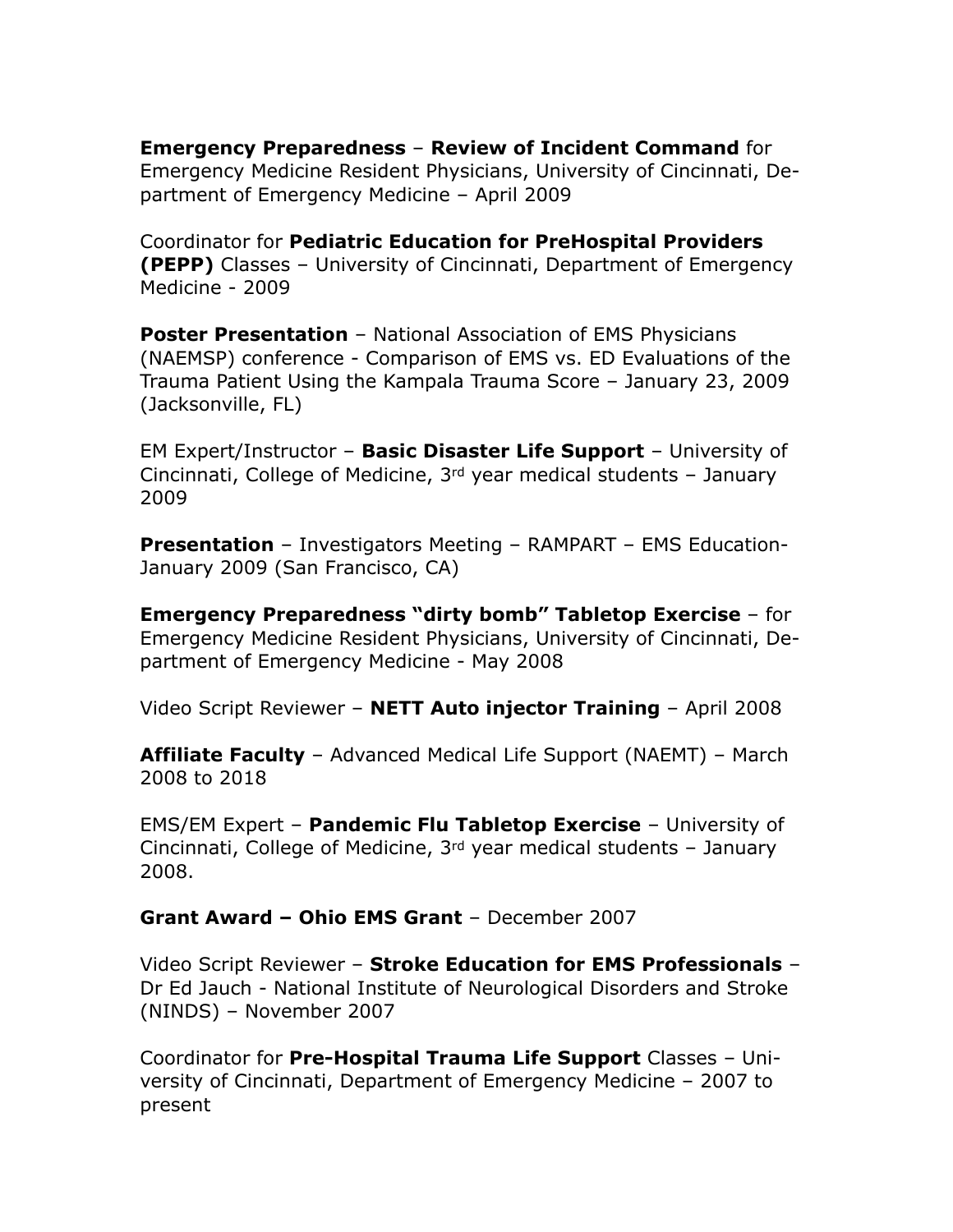Educational Development Standards Panel – Ohio Department of Education, Office of Career Technical and Adult Education and the Ohio Board of Regents – **Law and Public Safety Career Field Technical Standards.** – August 2007

**Grant Award – National Automobile Dealers Charitable Foundation –** CPR Manikins, May 30, 2007

**Poster Presentation** – Society for Academic Emergency Medicine – 2007 Annual Meeting – May 16, 2007 (Chicago, IL) **Assessment of 12-lead EKG Compliance by EMS utilizing the Cardio Quick Patch.** 

EMS Expert – **Hospital Incident Command -** exercise for Resident Physicians, University of Cincinnati, Department of Emergency Medicine – May 2007

Principal Investigator – **Comparison of EMS vs. ED Evaluations of the Trauma Patient Using the Kampala Trauma Score** – 2007 (**Grant Award** – National Association of Emergency Medical Technicians (NAEMT).

EMS Expert – **Disaster Preparedness Planning** – University of Cincinnati, College of Medicine, 3rd year medical students – Jan. 2007

Neurological Emergency Treatment Trials (NETT) Clinical Coordinating Center (CCC) EMS Coordinator – **RAMPART** study, also assisted in writing local **NIH grant**, and will be coordinating both local and national projects – 2007 to 2016.

Coordinator – **EMS Midwest Conference** – 2005

Study Coordinator - **Application of the Cincinnati Prehospital Stroke Scale in Cincinnati** Research – 2006

Study Coordinator - **Assessment of 12-lead EKG Compliance utilizing the Cardio Quick Patch** Research - 2006

Coordinator for **Advanced Medical Life Support** Classes – University of Cincinnati, Department of Emergency Medicine – 2005 to 2016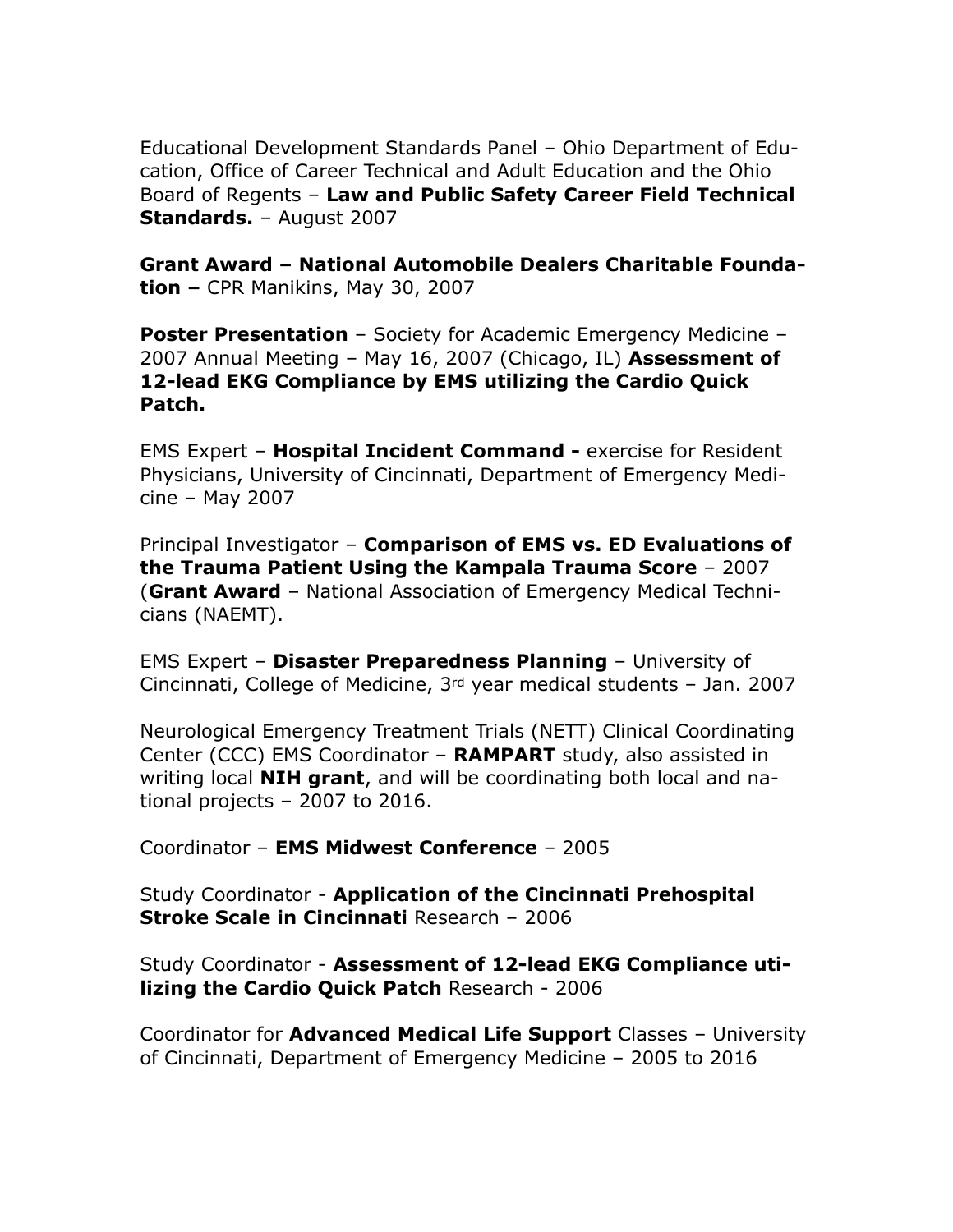Lecturer – 2005 EMS Midwest Conference (Erlanger, KY) – **Start Triage/MCI** 

Lecturer – Northern Kentucky Fire School – **OB/GYN Emergencies and Diabetic Emergencies –** May 2005

Study Coordinator – **PolyHeme Phase III Research Project** – University of Cincinnati, Department of Emergency Medicine – 2005-2006

EMS Expert – **Chemical/Radiation/Explosion Tabletop** exercise for Resident Physicians, University of Cincinnati, Department of Emergency Medicine – April 2005

EMS Expert – **Biological Tabletop Exercise** – University of Cincinnati, College of Medicine, medical students – Jan. 2005

Coordinator **EMT- Basic Refresher** Course – University of Cincinnati – 2005 to 2015

Coordinator **Paramedic Refresher** Course – University of Cincinnati – 2005 to 2015

Lecturer – **MCI with review of Northern Kentucky MCI's** – Northern Kentucky University – Nov. 2004

Lecturer – Northern Kentucky Fire School – **Advanced Airway** – May 2004

Lecturer – Northern Kentucky Fire School – **MCI Planning – Patients and Pumpers** – May 2004

Coordinator **EMT-Basic Refresher** Courses for TransCare of Kentucky – 2000-2004

Coordinator **Advanced Airway** Courses for TransCare of Kentucky – 2000-2004

**Lecturer/Assistant** – Northern Kentucky University – EMT Class - 2004

Lecturer/Assistant – Northern Kentucky University – Chase Law School – **senior law class on disaster litigation** – 1995